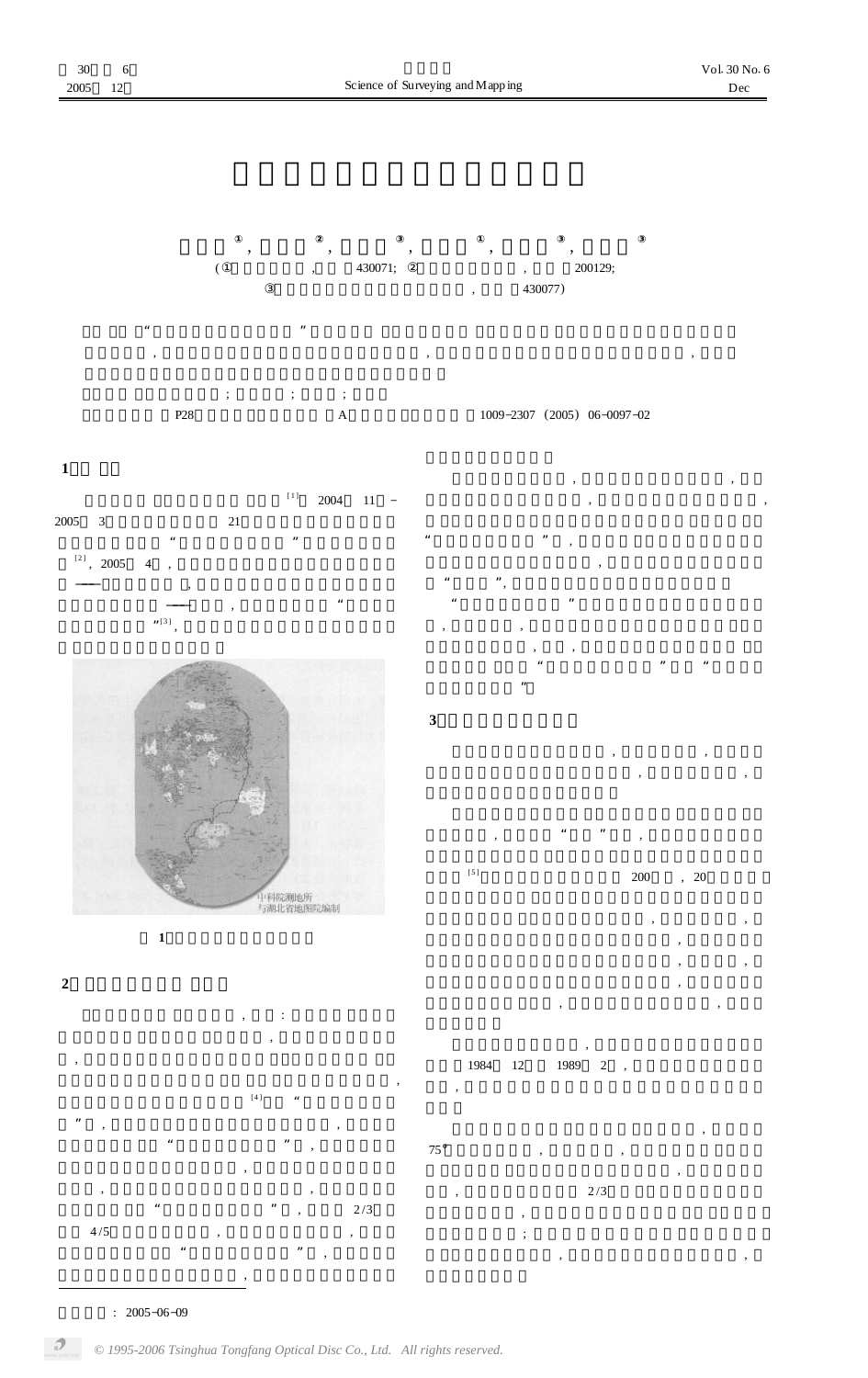90 1995  $5<sup>5</sup>$  $6\,$  $\mathbb{R}$  $28,$ 

20

 $\overline{7}$ 

 $\ddot{\phantom{a}}$ 

 $200m^2$ 

 $\,8\,$ 

2004

#### $\overline{\mathbf{4}}$ 1984  $, \,$ 10  $\ddot{\cdot}$

 $; 1994$ 

 $11\,$  $10\,$ 1994  $\overline{9}$  $\overline{c}$ 

 $\ddot{\cdot}$  $CO<sub>2</sub>$  $\overline{\phantom{a}}$ 

# $\overline{\mathbf{5}}$

21  $\overline{c}$ 





 $\sqrt{2}$  $^{[6]}$  $74\,$ 14188  $\overline{\phantom{a}}$  $80^{\circ}15$ 

 $\ddot{\cdot}$ 

Nome Nome  $\ddot{\phantom{1}}$  $\ddot{\phantom{a}}$  $\overline{c}$  $21\,$ 

 $\left[\begin{smallmatrix} 7 \end{smallmatrix}\right]$ 

 $\bar{1}$ 

 $[1]$  $\overline{\phantom{a}}$  $, 2003,$  $[\,J\,] .$  $23(2), 111-116.$ 

 $\overline{a}$  $[2]$  $\overline{\phantom{a}}$ 21  $[J]$ .  $, 2005(2)$ .

 $[3]$  $[Z]$ .  $, 2005 - 4.$ 

 $[4]$  $\overline{\phantom{a}}$ .  $\;$  [ J ].  $\cdot$  $, 2003(1): 22-23.$ 

 $\label{eq:1} \qquad \qquad \frac{1}{2} \qquad \qquad \frac{1}{2} \qquad \qquad \frac{1}{2} \qquad \qquad \frac{1}{2} \qquad \qquad \frac{1}{2} \qquad \qquad \frac{1}{2} \qquad \qquad \frac{1}{2} \qquad \qquad \frac{1}{2} \qquad \qquad \frac{1}{2} \qquad \qquad \frac{1}{2} \qquad \qquad \frac{1}{2} \qquad \qquad \frac{1}{2} \qquad \qquad \frac{1}{2} \qquad \qquad \frac{1}{2} \qquad \qquad \frac{1}{2} \qquad \qquad \frac{1}{2} \qquad \q$  $[5]$  $?$  [J].  $\overline{\phantom{a}}$  $2003(1): 10-12.$  $[6]$  $[\,\mathbf{Z}\,].$  2005

 $-4-5.$  $[N]$ .  $\left[\begin{smallmatrix} 7 \end{smallmatrix}\right]$ 

 $, 2004 - 12 - 14,$ 

 $(1960 - )$ , ,  $\mathbb{C}^{\times}$ , 1982  $\overline{\phantom{a}}$ 

Email: xu. han. qing@163. com

 $\boldsymbol{\beta}$ 

1070

 $\overline{\phantom{a}}$